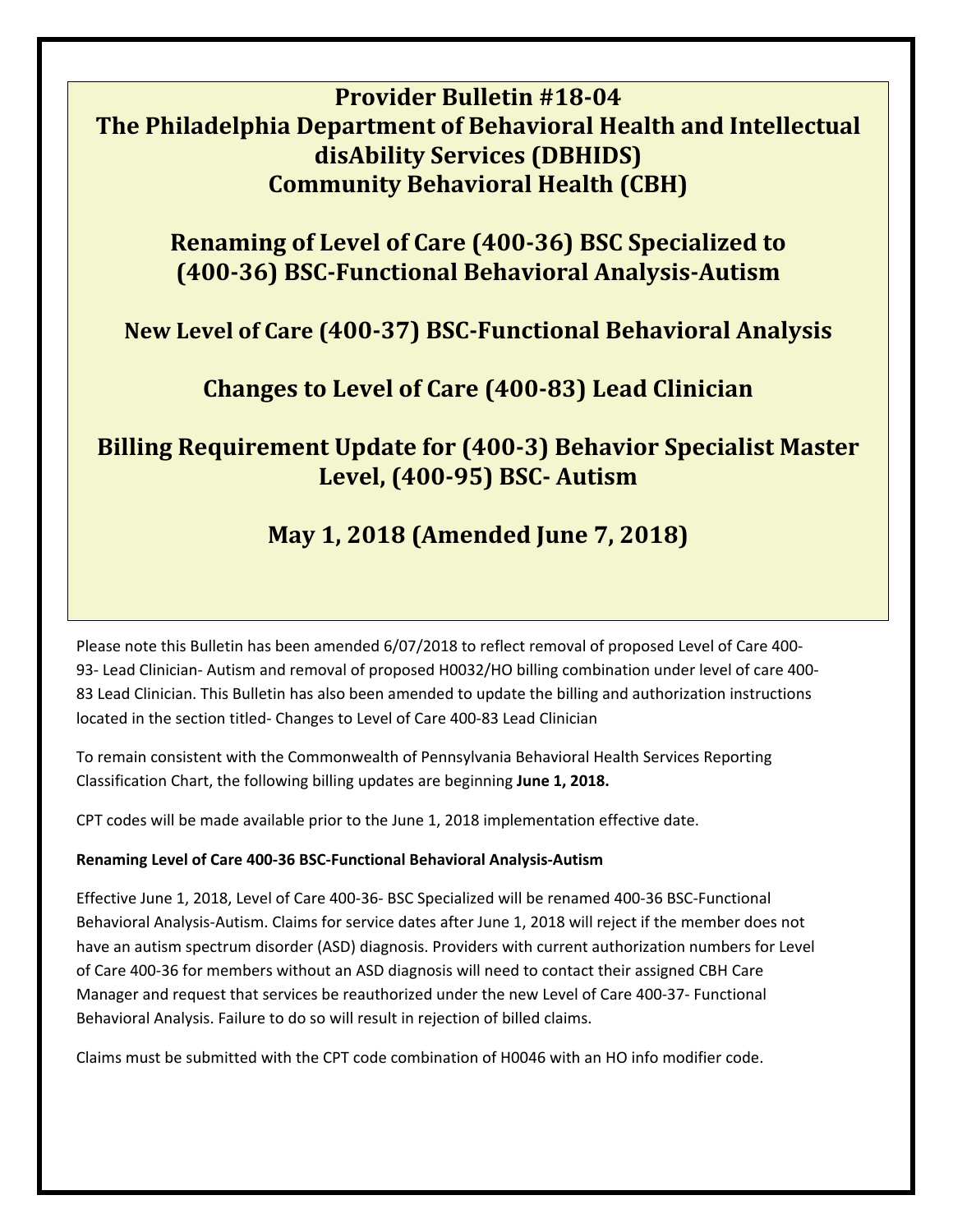### **New Level of Care 400‐37 BSC‐Functional Behavioral Analysis**

Effective June 1, 2018, members receiving Functional Behavioral Analysis services must be authorized under Level of Care 400‐37 BSC‐Functional Behavioral Analysis, if the member does not have an ASD diagnosis. Providers currently contracted to provide 400‐36 BSC‐Functional Behavioral Analysis‐Autism will be assigned this new Level of Care.

Claims are to be billed with CPT code H0032 and an HO info modifier code.

### **Changes to Level of Care 400‐83 Lead Clinician**

Effective June 1, 2018 Community Behavioral Health will no longer permit providers to bill for 400‐83‐ Lead Clinician services with CPT Code HOO32 with an HO Info Modifier Code.

Claims must be submitted with CPT code H2019 with a UB Price modifier code only

### **Billing Requirement Update for Level of Care 400‐3 Behavior Specialist Master Level**

CBH does not permit providers to bill for 400‐3 Behavior Specialist Master Level services for members with an ASD diagnosis. If a member with ASD needs Behavior Specialist Master Level services, services should be authorized under Level of Care 400‐95‐ BSC Autism. Effective June 1, 2018, CBH will start rejecting claims for Level of Care 400‐3 if they are billed with one of the ICD‐10 ASD diagnosis codes listed on the following page. Please contact your CBH Care Manager if the authorized Level of Care needs to be changed.

Claims must be submitted with the current CPT code combination of H0032 with an HO Info modifier code.

### **Billing Requirement Update for Level of Care 400‐95‐ BSC‐Autism**

CBH does not permit providers to bill BSC‐Autism services unless the member has an ASD diagnosis. If a member does not have ASD diagnosis but needs BSC services, services should be authorized under Level of Care 400‐3‐ Behavior Specialist Master Level. Effective June 1, 2018, CBH will start rejecting claims for this Level of Care if they are NOT billed with one of the below ICD-10 ASD diagnosis codes. Please contact your CBH Care Manager if the authorized Level of Care needs to be changed.

Claims are to be billed with CPT code H0046 and an HO Info modifier code.